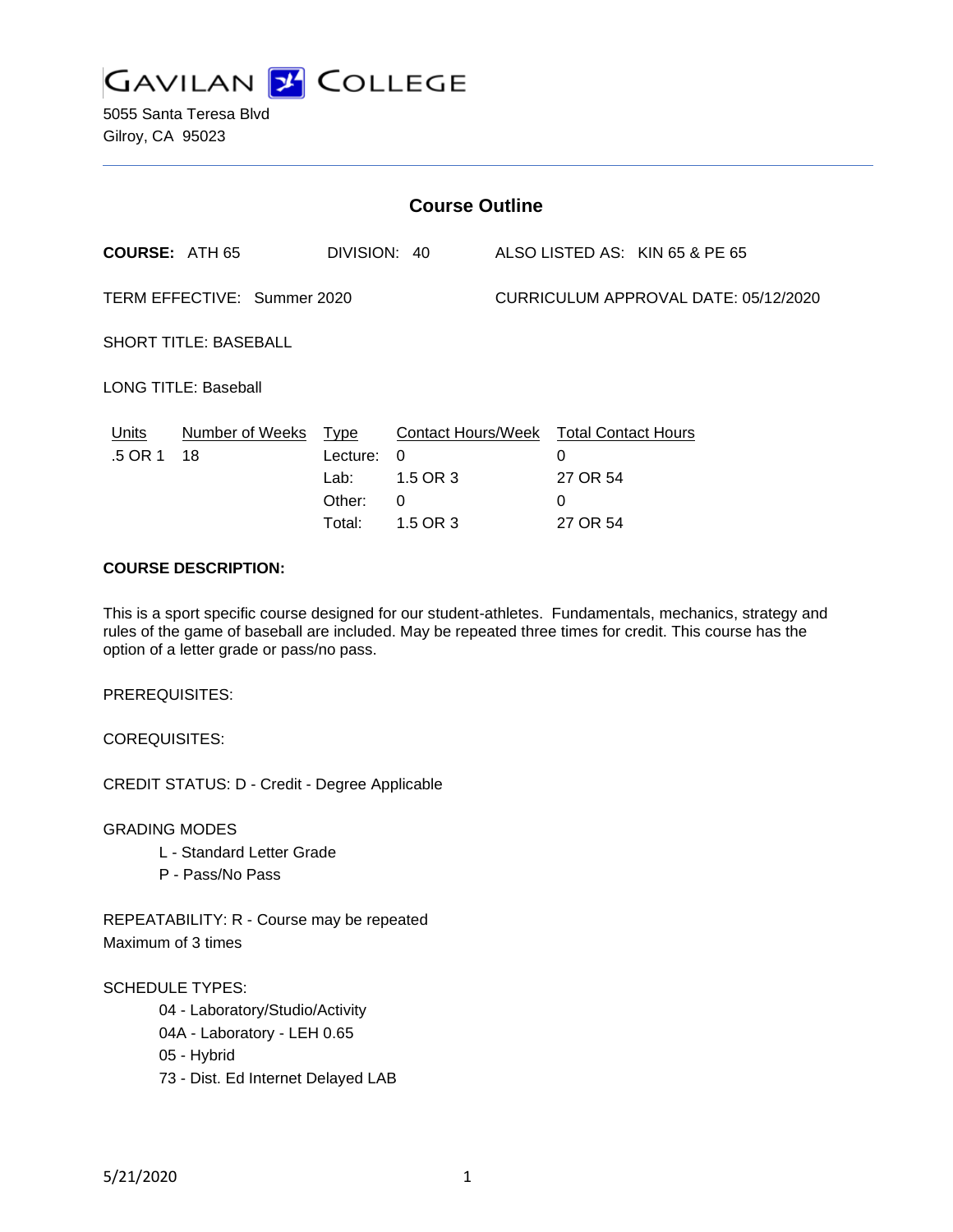## **STUDENT LEARNING OUTCOMES:**

1. Demonstrate the following skills: throwing, catching, hitting, fielding, bunting, base running, and sliding and execute them during specific situations, such as bunt coverage, pick offs, hit and run, and steals.

Measure of assessment: demonstration, role playing

Year assessed, or planned year of assessment: 2017

Semester: Summer

2. Describe the mechanics for pitching and the skills required for the catchers position.

Measure of assessment: oral exam, written exam

Year assessed, or planned year of assessment: 2017

Semester: Summer

# **CONTENT, STUDENT PERFORMANCE OBJECTIVES, OUT-OF-CLASS ASSIGNMENTS**

Curriculum Approval Date: 03/27/2017

## 3 - 6 Hours

Content: Discuss course syllabus, grading and class procedures. Introduce conditioning, stretching and the correct running form that will be used in class. The correct throwing and catching mechanics will be presented. Introduction to the fundamentals of hitting a baseball. Students who repeat the class will have their skills or proficiency enhanced by supervised repetition. They will discuss with their peers the importance of not allowing your weight to shift forward while hitting.

Student Performance Objectives: Demonstrate the correct mechanics of throwing, catching and hitting a baseball. Participate in conditioning and stretching exercises.

### 6 - 12 Hours

Content: Discuss, demonstrate and practice the correct fundamentals of fielding for both an infielder and an outfielder. Introduce and discuss the correct way to align the defense for cuts and relays. Bunt coverage, pick offs and rundowns will be presented. Discuss and implement the philosophy behind the short game and the hit and run. Students who repeat the class will be able to differentiate the footwork between infielders and outfielders. They will demonstrate the difference between the regular cut-off and the double cut-off and explain when they would be utilized. Repeat students will learn the rotation bunt coverage with runners at first and second base. They will explain and demonstrate the proper time to use the drag bunt.

Student Performance Objectives: Describe and demonstrate the correct fundamentals for infield and outfield play. Explain how to utilize a relay person and the importance of using a cut-off person. Demonstrate bunt coverage, pick offs and rundowns. Discuss the reasons why a team would initiate the bunt and/or hit and run play.

### 3 - 6 Hours

Content: Discussion and demonstration on the correct way to run the bases, including how to use the first and third base coaches. Presentation on sliding. Introduce the offensive signs. Students who repeat the course will work on the double steal and the delay steal. They will also work on when to use the third base coach on a ball hit to the outfield and when to not use the third base coach.

Student Performance Objectives: Demonstrate the correct way to run out an infield hit, a ball hit in the air and a ball hit into the gap. Perform at least two different types of slides. Read the offensive signs for a bunt, steal, and hit and run.

### 3 - 6 Hours

Content: The mechanics of pitching and the fundamentals of catching will be discussed and practiced through a variety of drills. Repeat students will have their skills or proficiency improved by supervised repetition and practice in class.

Student Performance Objectives: Describe the proper mechanics of pitching. Discuss the fundamentals of catching; including blocking, framing, footwork and throwing.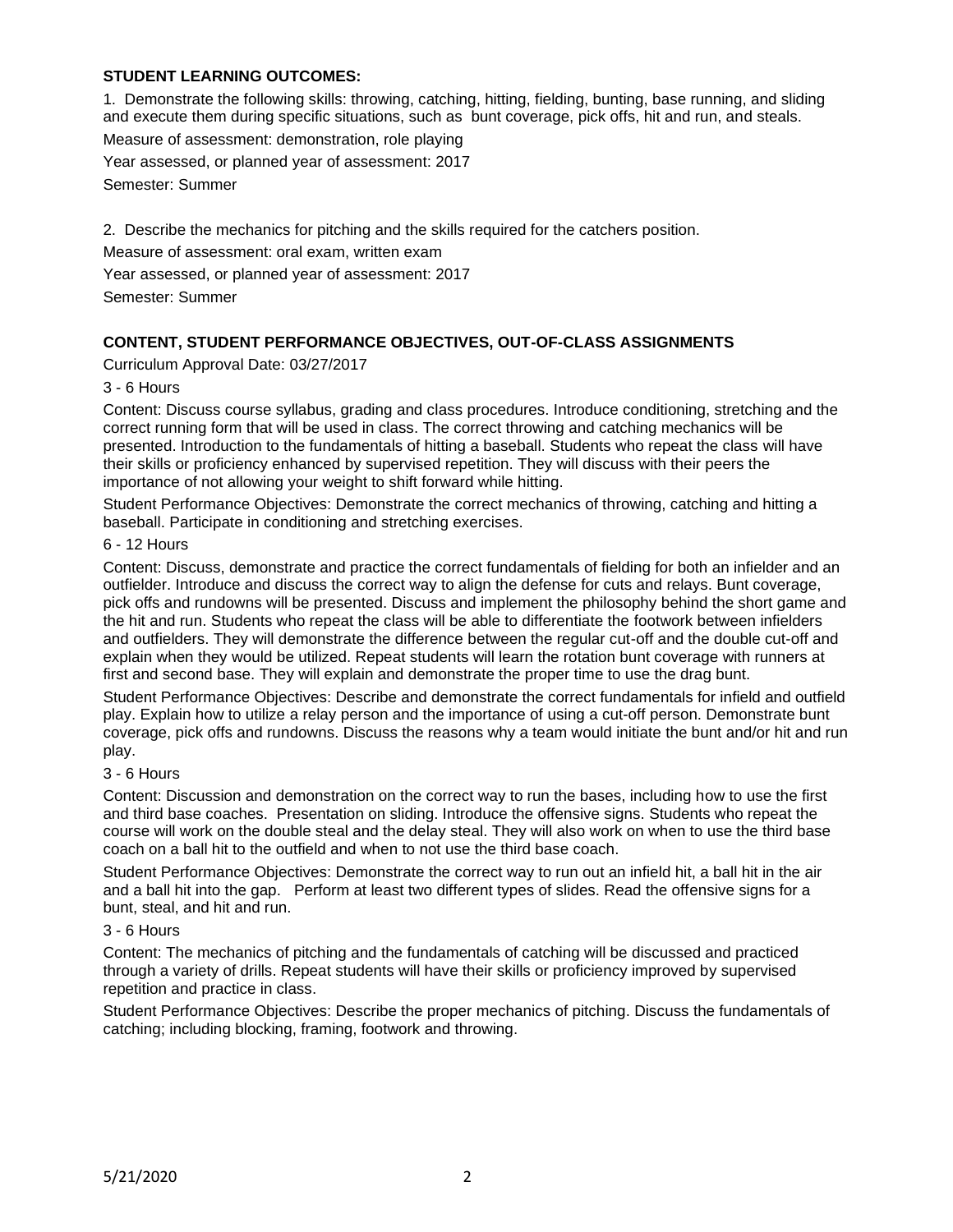### 6 - 12 Hours

Content: Discussion and practice on the skills and responsibilities for infielders, outfielders, pitchers and catchers as it relates to teamwork. This will including fielding each position, backing up plays, and the use of proper techniques. Game-like practice situations will be provided. The rules of baseball will be discussed. Students who repeat the class will be provided leadership opportunities. Their skills will improve through supervised repetition and practice in class. They will have the opportunity to learn advanced skills such as a crow hop, circling the ball, and calling their own pitches.

Student Performance Objectives: Demonstrate correct fielding mechanics. Diagram the route an outfielder takes when another outfielder is involved on the same play. Explain when a catcher backs up first base and discuss the importance of a pitcher being able to field their position. Apply the rules during play.

#### 4.5 - 9 Hours

Content: Team competition and review for final. Students who repeat the class will be able to analyze various game play situations.

Student Performance Objectives: Demonstrate their skills during game play. Execute the appropriate strategies and apply the correct technique based on the situation.

2 Hours

Final

### **METHODS OF INSTRUCTION:**

Demonstration, discussion, peer teaching.

## **METHODS OF EVALUATION:**

Skill demonstrations Percent of total grade: 60.00 % **Demonstration** Objective examinations Percent of total grade: 10.00 % Multiple Choice, True/False, Matching Items, Completion Other methods of evaluation Percent of total grade: 30.00 % Requires student participation. OUT OF CLASS ASSIGNMENTS: Required Outside Hours: Assignment Description: As this is a lab class, no out of class assignments are required.

### **REPRESENTATIVE TEXTBOOKS:**

No textbook required.